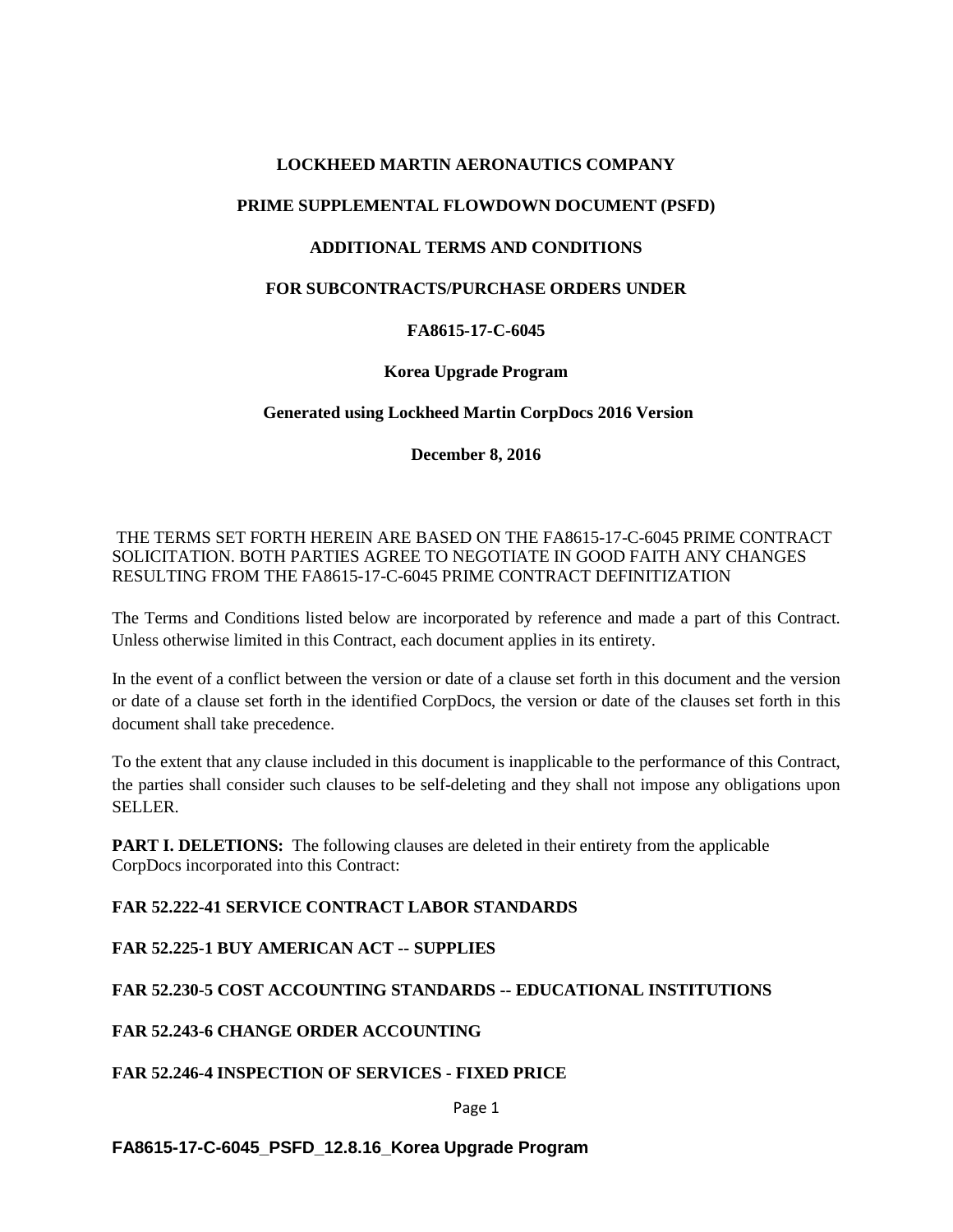#### **FAR 52.249-5 TERMINATION FOR CONVENIENCE OF THE GOVERNMENT (EDUCATIONAL AND OTHER NONPROFIT INSTITUTIONS**

### **DFARS 252.225-7021 TRADE AGREEMENTS**

### **PART II. RESERVED**

**PART III. ADDITIONS:** The following FAR, DFARS, and other agency clauses are incorporated into this Contract in addition to those set out in the applicable CorpDocs:

#### **FAR 52.203-15 WHISLEBLOWER PROTECTIONS UNDER THE AMERICAN RECOVERY AND REINVESTMENT ACT OF 2009 (JUNE 2010)**

**FAR 52.203-16 PREVENTING PERSONAL CONFLICTS OF INTEREST (DEC 2011) (**Does not apply to Commercial Items as defined in FAR 2.101).

**FAR 52.222-99 ESTABLISHING A MINIMUM WAGE FOR CONTRACTORS (DEVIATION) (JUNE 2014) (**"Contracting Officer" means "Lockheed Martin.")

#### **FAR 52.225-03 Taxes – BUY AMERICAN – FREE TRADE AGREEMENTS – ISRAELI TRADE ACT (MAY 2014)**

**FAR 52.228-03 WORKERS' COMPENSATION INSURANCE (DEFENSE BASE ACT) (JUL 2014) (**Applies if Seller will perform work subject to the Defense Base Act 42 U.S.C. 1651 et seq.)

#### **FAR 52.249-03 TERMINATION FOR CONVENIENCE OF THE GOVERNMENT (DISMANTLING, DEMOLITION, OR REMOVAL OF IMPROVEMENTS) (APR 2012)**

**(**"Government" and "Contracting Officer" mean "Lockheed Martin" except in paragraph (n) where "Government" means "Lockheed Martin and the Government" and "Contracting Officer" means "Lockheed Martin or the Contracting Officer." In paragraph (c) "120 days" is changed to "60 days." In paragraph (d) "15 days" is changed to "30 days," and "45 days" is changed to "60 days." In paragraph (e) "1 year" is changed to "six months." In paragraph (l) "90 days" is changed to "45 days." Paragraph (j) is deleted. Settlements and payments under this clause may be subject to the approval of the Contracting Officer. Does not apply to Commercial Items as defined in FAR 2.101).

#### **DFARS 252.225-7001 BUY AMERICAN AND BALANCE OF PAYMENTS PROGRAM (NOV 2014) ALTERNATE I (NOV 2014)**

**DFARS 252.225-7027 RESTRICTION ON CONTINGENT FEES FOR FOREIGN MILITARY SALES (APR 2003) (**The reference to the clause in paragraph (a) means FAR 52.203-5. The blank in paragraph  $(b)(1)$  is completed with "any Government." Subparagraph  $(b)(2)$  is deleted.)

**DFARS 252.225-7028 EXCLUSIONARY POLOCIES AND PRACTICES OF FOREIGN GOVERNMENTS (APR 2003) (**Does not apply to Commercial Items as defined in FAR 2.101).

**DFARS 252.225-7040 (OCT 2015) CONTRACTOR PERSONNEL SUPPORTING U.S. ARMED FORCES DEPLOYED OUTSIDE THE UNITED STATES (**Applies if Seller will deploy persons or

#### Page 2

#### **FA8615-17-C-6045\_PSFD\_12.8.16\_Korea Upgrade Program**